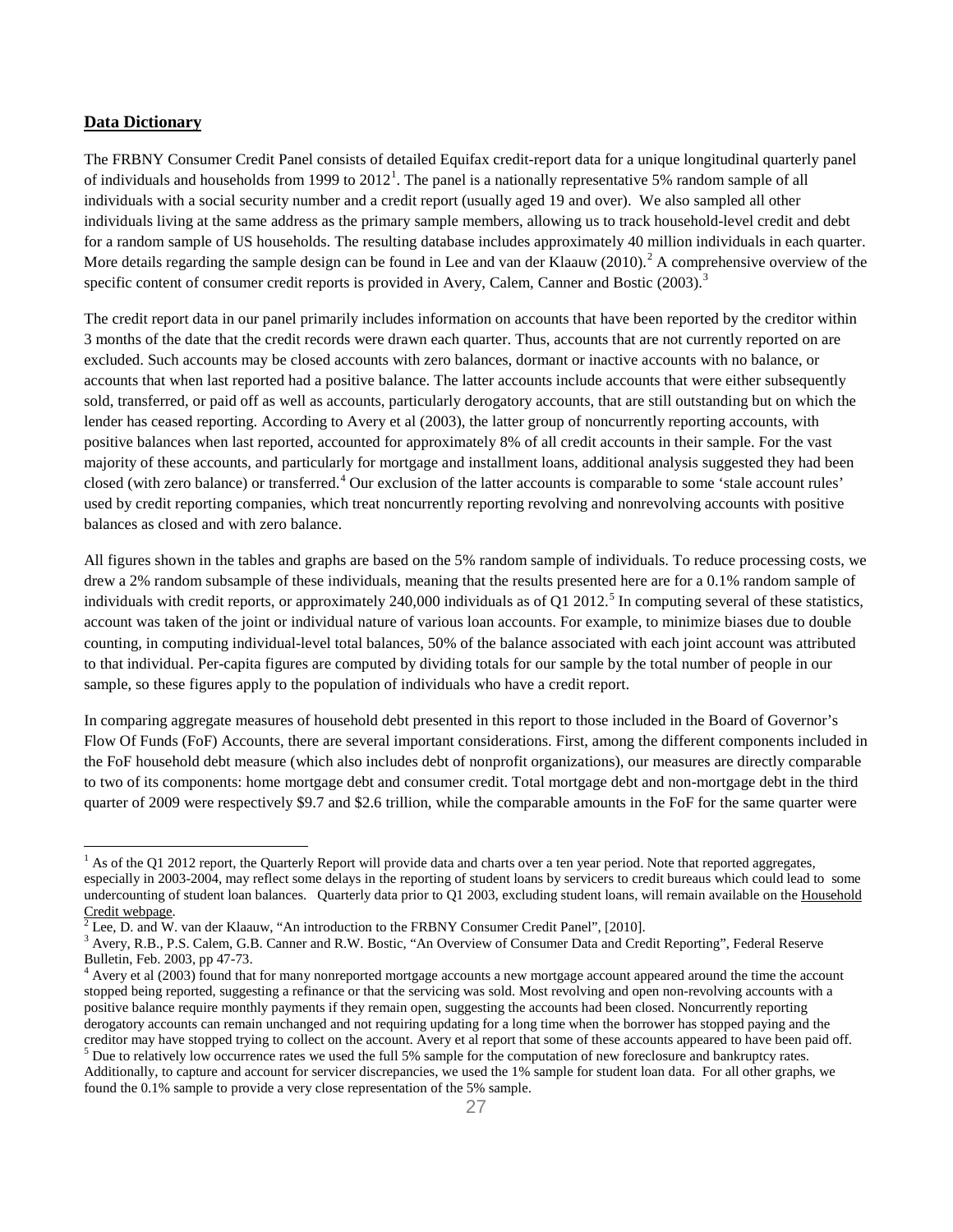\$10.3 and \$2.5 trillion, respectively.<sup>[6](#page-1-0)</sup> Second, a detailed accounting for the remaining differences between the debt measures from both data sources will require a more detailed breakdown and documentation of the computation of the FoF measures.<sup>[7](#page-1-1)</sup>

Loan types. In our analysis we distinguish between the following types of accounts: mortgage accounts, home equity revolving accounts, auto loans, bank card accounts, student loans and other loan accounts. *Mortgage accounts* include all mortgage installment loans, including first mortgages and home equity installment loans (HEL), both of which are closed-end loans. *Home Equity Revolving accounts* (aka Home Equity Line of Credit or *HELOC*), unlike home equity installment loans, are home equity loans with a revolving line of credit where the borrower can choose when and how often to borrow up to an updated credit limit. *Auto Loans* are loans taken out to purchase a car, including Auto Bank loans provided by banking institutions (banks, credit unions, savings and loan associations), and Auto Finance loans, provided by automobile dealers and automobile financing companies. *Bankcard accounts* (or credit card accounts) are revolving accounts for banks, bankcard companies, national credit card companies, credit unions and savings & loan associations. *Student Loans* include loans to finance educational expenses provided by banks, credit unions and other financial institutions as well as federal and state governments. The *Other* category includes Consumer Finance (sales financing, personal loans) and Retail (clothing, grocery, department stores, home furnishings, gas etc) loans.

Our analysis excludes authorized user trades, disputed trades, lost/stolen trades, medical trades, child/family support trades, commercial trades and, as discussed above, inactive trades (accounts not reported on within the last 3 months).

**Total debt balance.** Total balance across all accounts, excluding those in bankruptcy.

**Number of open, new and closed accounts.** Total number of open accounts, number of accounts opened within the last 12 months. Number of closed accounts is defined as the difference between the number of open accounts 12 months ago plus the number of accounts opened within the last 12 months, minus the total number of open accounts at the current date.

**Inquiries.** Number of credit-related consumer-initiated inquiries reported to the credit reporting agency in the past 6 months. Only 'hard pulls' are included, which are voluntary inquiries generated when a consumer authorizes lenders to request a copy of their credit report. It excludes inquiries made by creditors about existing accounts (for example to determine whether they want to send the customer pre-approved credit applications or to verify the accuracy of customer-provided information) and inquiries made by consumers themselves. Note that inquiries are credit reporting company specific and not all inquiries associated with credit activities are reported to each credit reporting agency. Moreover, the reporting practices for the credit reporting companies may have changed during the period of analysis.

**High credit and balance for credit cards.** Total amount of high credit on all credit cards held by the consumer. High credit is either the credit limit, or highest balance ever reported during history of this loan. As reported by Avery et al (2003) the use of the highest-balance measure for credit limits on accounts in which limits are not reported likely understates the actual credit limits available on those accounts.

**High credit and balance for HE Revolving.** Same as for credit cards, but now applied to HELOCs.

 $\overline{\phantom{a}}$ 

**Credit utilization rates** (for revolving accounts). Computed as proportion of available credit in use (outstanding balance divided by credit limit), and for reasons discussed above are likely to overestimate actual credit utilization.

<span id="page-1-0"></span><sup>6</sup> Flow of Funds Accounts of the United States, Flows and Outstandings, Third Quarter 2009, Board of Governors, Table L.100.

<span id="page-1-1"></span> $7$  Our debt totals exclude debt held by individuals without social security numbers. Additional information suggests that total debt held by such individuals is relatively small and accounts for little of the difference.